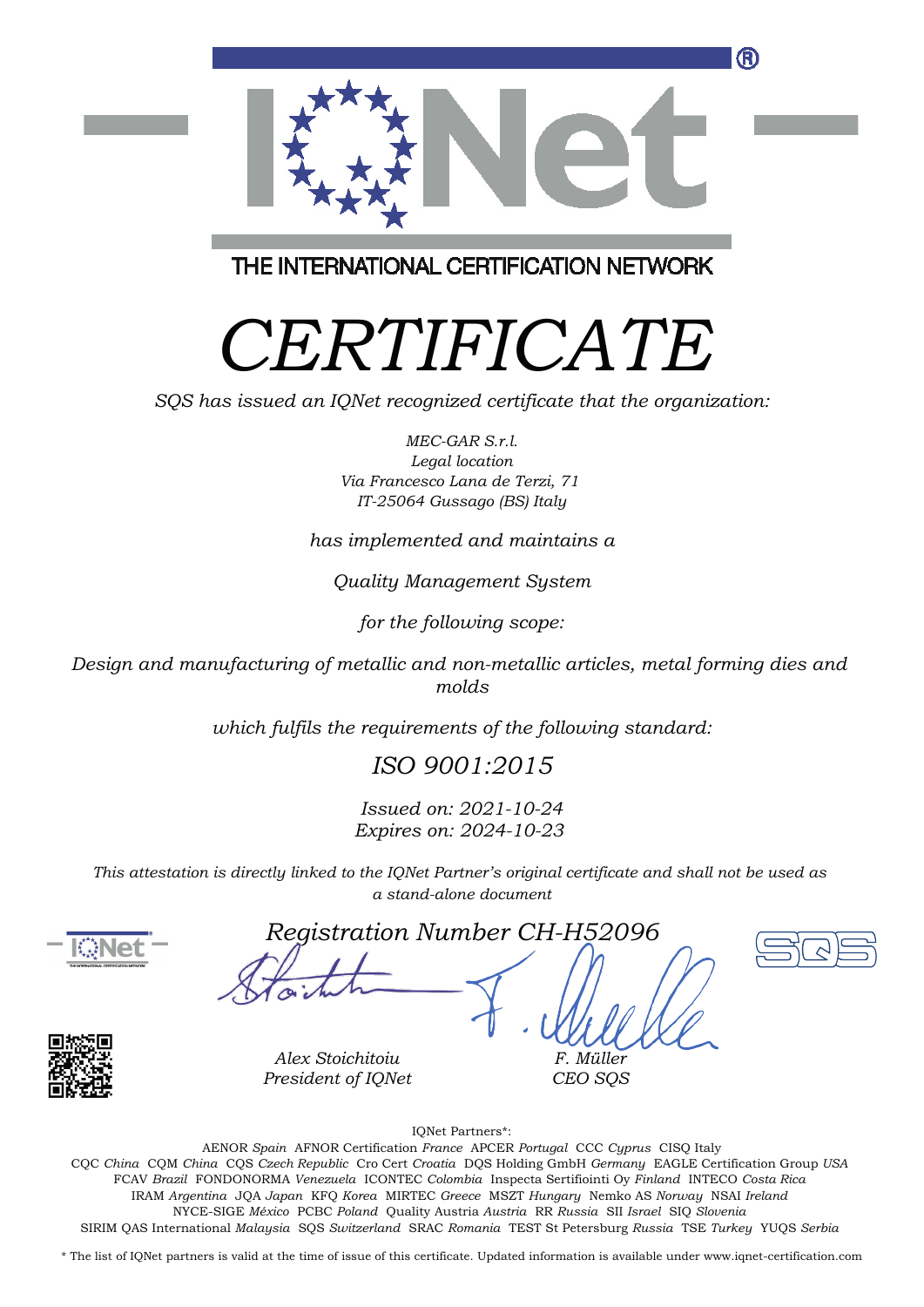

## **Certificate**

The SQS herewith attests that the organisation named below has a management system that meets the requirements of the normative base mentioned.

> **MEC-GAR S.r.l. Legal location Via Francesco Lana de Terzi, 71 25064 Gussago (BS) Italy**

Further sites according to appendix

Scope

Design and manufacturing of metallic and nonmetallic articles, metal forming dies and molds

Normative base

**ISO 9001:2015**

Quality Management System

Reg. no. H52096

Validity 24.10.2021 – 23.10.2024 Issue 24.10.2021

Cmoan

A.Grisard, President SQS F. Müller, CEO









sqs.ch Swiss Made Bernstrasse 103, 3052 Zollikofen, Switzerland Swiss Made Swiss Association for Quality and Management Systems (SQS)